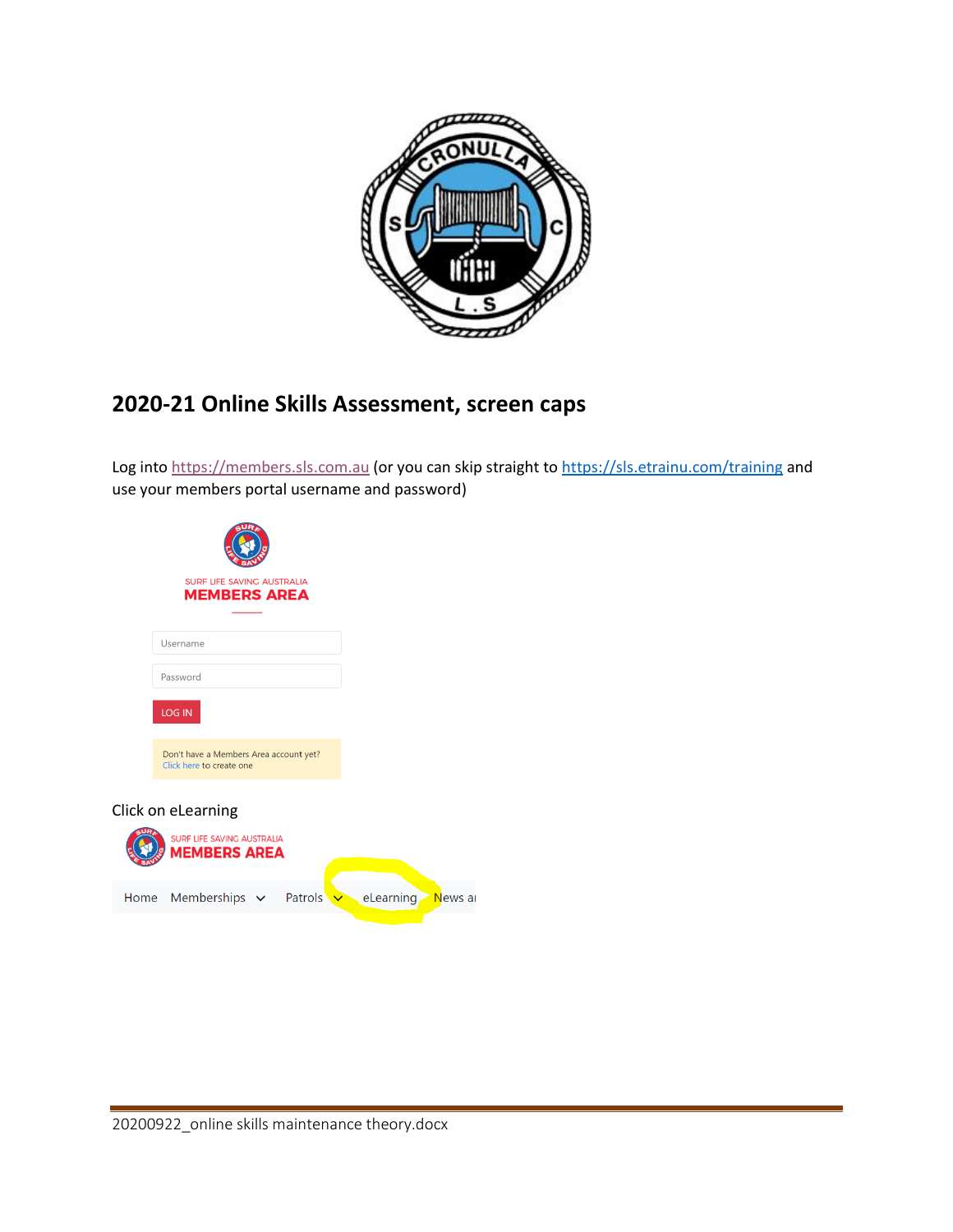## Click on Login to eLearning



(this is where you start if you went straight to [https://sls.etrainu.com/training\)](https://sls.etrainu.com/training)



The course Skills Maintenance 2020/21 Bronze Medallion Theory or Skills Maintenance 2020/21 Surf Rescue Certificate Theory should already be in your training list.

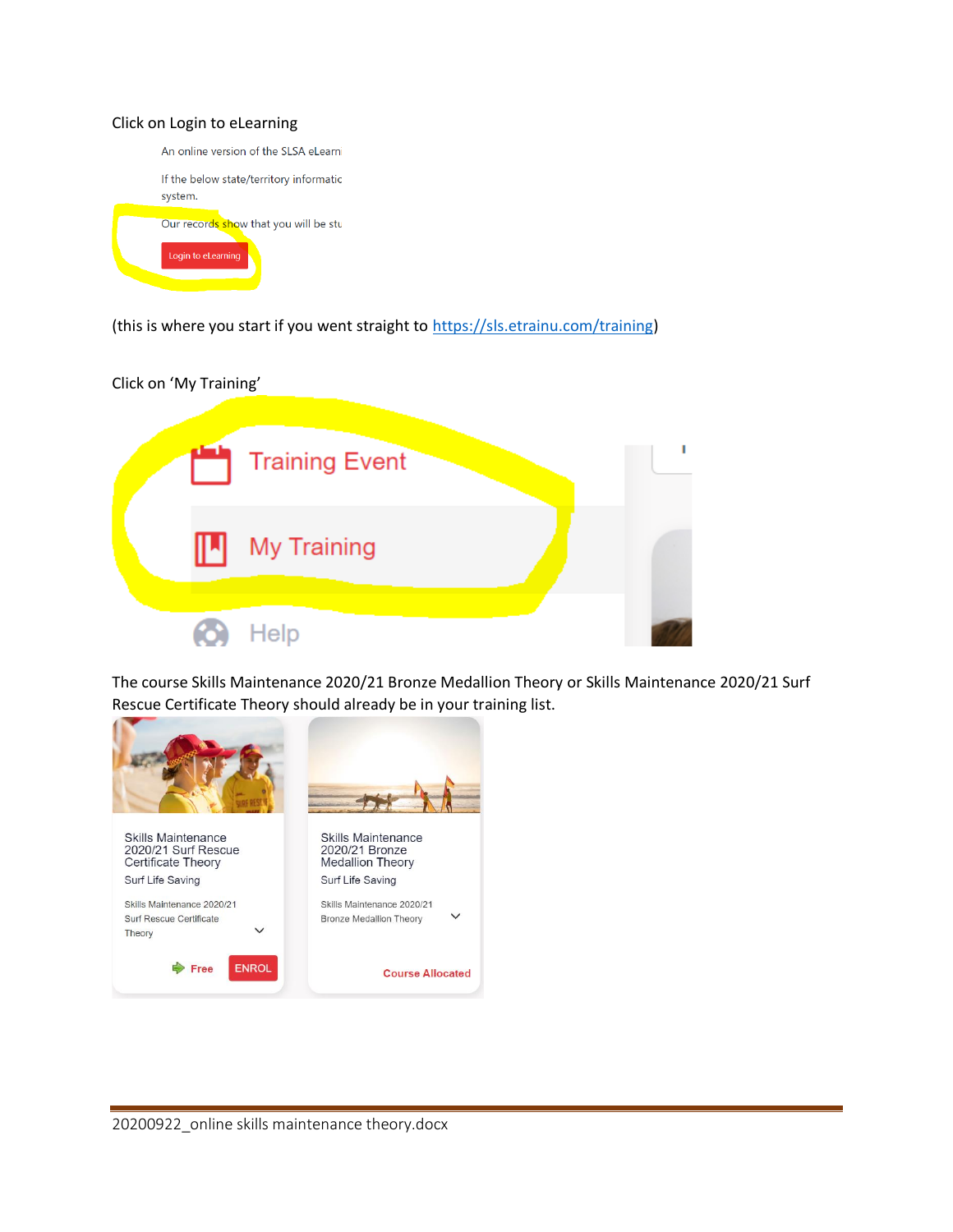Click on 'Start' and do each of the modules.



Some members have experienced trouble with the Online Radio course, not starting the second module, you might need to try a different web browser.

Once all modules are complete, the certificate should be emailed to you, or you can access it my clicking on 'certification 1'



Please print a copy of the certificate, or save it you your phone or tablet, or take a photo of it with your phone and bring that. We just need to see that you have completed the course before you can start your practical assessment.